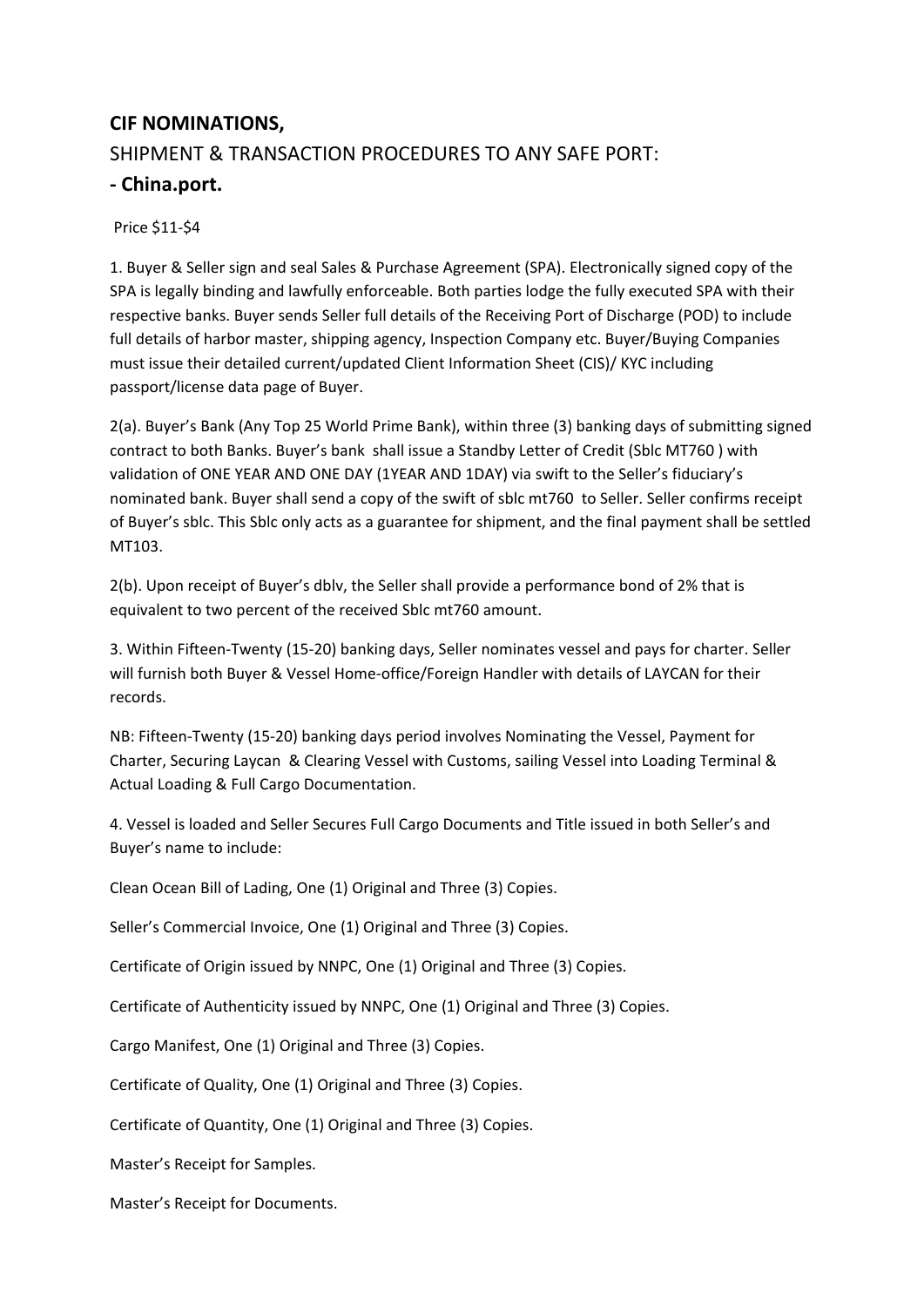Tanker Ullage Report.

Tanker Time Sheet.

Charter Party Agreement.(NNPC IS THE SHIPPER NO NEED OF CPA)

Certificate of Ownership & Warranty of Title.

Q&Q Inspection Report Performed at Loading Port.(CALIBERATE INSPECTIONS ,LOCAL INSPECTORS ACCREDITED BY BONNY TERMINAL )

Other relevant documents related to the cargo.

NB: Non-negotiable electronic copies of some of these Above Cargo documents will be sent to the Buyer and Buyer's and Seller's Banks. Q&Q Inspection is conducted at the Buyer's POD and result released to both Buyer & Seller.

5. Vessel is loaded and Seller secures all documentation and outward clearance for loaded vessel to sail to Buyer disport. Seller shall not raise insurance cover on cargo even as loaded vessel captain sends Marine Notice of Readiness (NOR) to Buyer Shipping Agency at Disport. Buyer Shipping agent acknowledges NOR and reply their readiness to receive the cargo on behalf of the Buyer.

6. Vessel sails to Buyer's POD. Further ETA updates to be sent to Buyer's POD at ten (10) and five (5) days and then at forty-eight (48), twenty-four (24), and twelve (12) hours prior to arrival at POD. Upon arrival at Buyer's POD, vessel announces arrival to Port Authority/Navy. Buyer's shipping agency clears vessel into the POD Anchorage.

NB: The loaded vessel will only anchor in the international waters of the POD country pending Clearance from Buyer shipping agent. Any expenses; port charges, levies, security, tugging etc. that might arise as a result of vessel coming into the POD country harbor/port/terminal/storage or waters will be borne by the Buyer. All clearing processes will be carried out by the Buyer's Shipping Agent. If after seventy-two (72) hours upon vessel arrival and there is congestion at the port which thus causes delay, Buyer shall bear cost of demurrage.

7. Vessel is cleared into Buyer's Discharge Port, and Vessel Master issues a Marine Authority To Board (ATB) to Buyer's nominated Inspectors as per Buyer's format. Q&Q analysis is conducted at Buyer's expense. Inspection Agency must be either SGS, INTERTEK, SAYBOLT, CIQ or equivalent and must be acceptable to Seller. The final Q&Q report is sent to both Buyer and Seller respectively.

8. Upon receipt of the Inspector's Q&Q report by both Buyer & Seller. Seller issues the Final Commercial Invoice based on out-turn barrels inspected.

NB: The Calculated Price for The Final Commercial Invoice Shall Be Based on the Q&Q Report at POD and On The THREE-DAY AVERAGE OF DATED (DTD) BRENT Day of Closing. As Stated in The Daily Published PLATT'S CRUDE OIL MARKET-WIRE REPORT/EUROPEAN MARKET-SCAN.

9. Buyer's Bank makes Full Payment in USD to Seller's Nominated Bank Account and commissions to agents/facilitators account via Telegraphic Transfer within three (3) banking days of receiving the Final Commercial Invoice. Buyer's Bank will advise Seller's Bank by SWIFT or tested telex quoting the